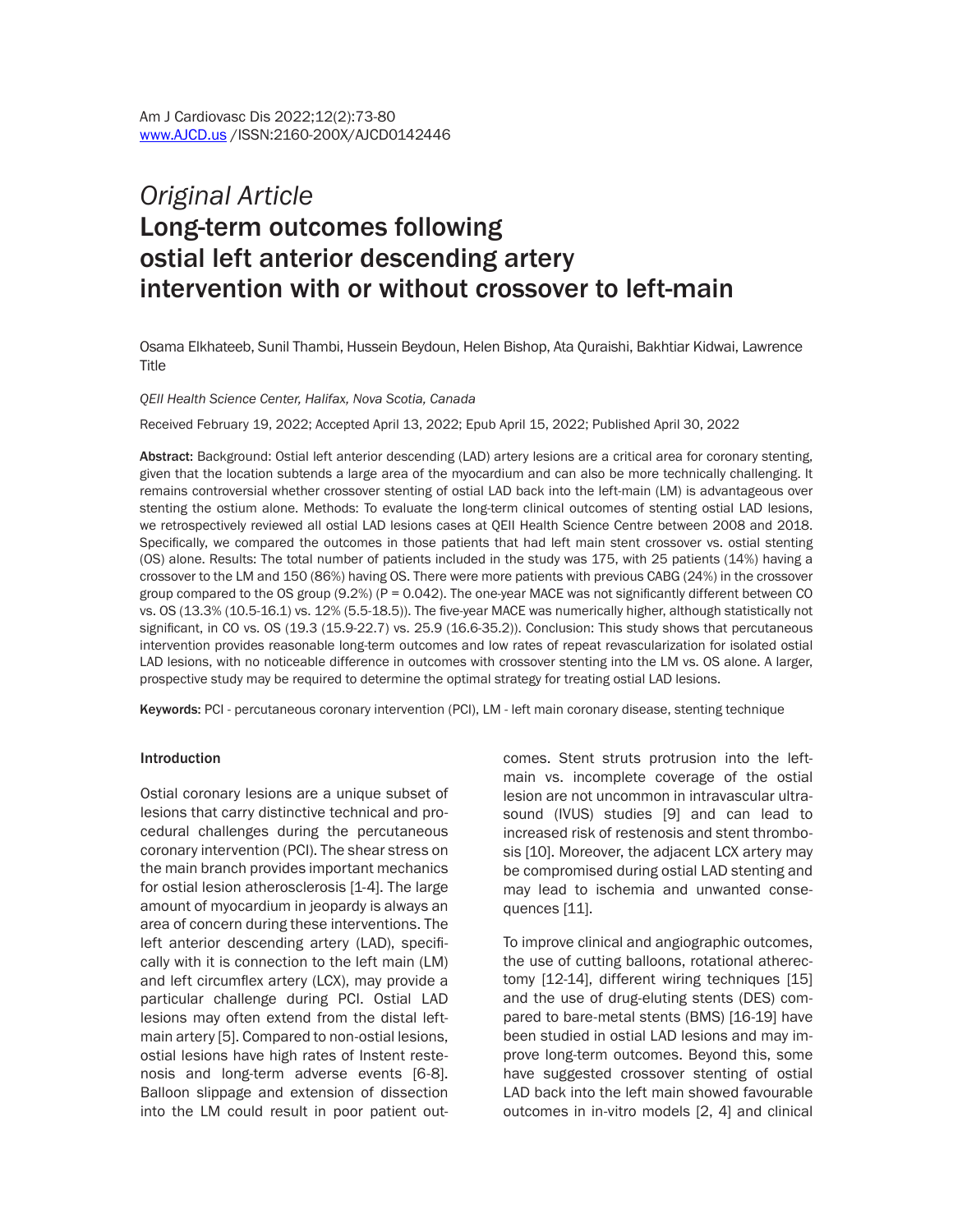studies [11, 20-23]. Furthermore, intravascular imaging with optical coherence tomography (OCT) and intravascular ultrasound (IVUS) [13, 18] may optimize procedural and long-term clinical outcomes in these cases; however, it is unknown whether LM to LAD crossover stenting is superior to stenting the LAD ostial disease alone.

Thus, our goal was to evaluate the outcomes in patients undergoing PCI for ostial LAD lesions while comparing the short- and long-term outcomes between those treated with a stent crossing over to the LM versus ostial stenting (OS) alone.

# **Methods**

# *Patient cohort and eligibility criteria*

We retrospectively reviewed all patients with ostial LAD lesions PCI at the QEII Health Science Centre in Halifax from January 2008 until December 2018. Patients were eligible for the study if they were ≥18 years old and had received a coronary intervention of an ostial LAD lesion. Two expert interventional cardiologists (OE and ST) reviewed all coronary angiogram images of all ostial LAD interventions. We included only ostial LAD lesions interventions, which were defined as >50% stenosis within 5mm of the ostium of the LAD.

We excluded patients with concomitant significant LM disease defined as >40% stenosis or concomitant ostial LCx lesion of >50% and patients with protected LM.

We divided patients into two groups based on their stenting strategy. The first group included patients with left-main stent crossover (CO), and the second group comprised patients with OS alone. All patients had Informed consent obtained before the procedure. The institutional research ethics board approved the study (NSHA REB ROMEO File# 1023428).

Patient details were retrieved from the catheterization laboratory Cardiovascular Information System (CVIS) database. The CVIS database includes patient demographics, procedural complications, devices used, and procedural outcomes. We completed missing data and mortality outcomes by linking the CVIS database to a population-level provincial registry of Cardiovascular Health Nova Scotia (CVHNS) database. A manual chart review was done to complete missing data and review the need for repeat revascularization procedures.

The catheterization laboratory at the QEII health science center in Halifax is the only cath lab in the province of Nova Scotia. To capture all potential repeat catheterizations and revascularizations, we excluded out-of-province patients to minimize the chance of having subsequent catheterizations at another center.

# *Endpoints and definitions*

The primary goal of the study was to compare long-term outcomes of major adverse cardiac events (MACE), all-cause mortality, target lesion revascularization (TLR), target vessel revascularization (TVR) and instent restenosis (ISR) in those patients with CO stenting vs. OS. The MACE was defined as the combination of mortality, TLR and TVR. Mortality in this study is all-cause mortality. TLR is defined as a re-intervention of the target lesion, while TVR is a reintervention of any segment of the target vessel. ISR is considered when angiographic luminal narrowing of >50% within 5 mm of stented segment. Procedural success is defined as the successful implantation of a stent with TIMI 3 flow in the treated vessel.

# *Procedural technique*

The indications for the cardiac catheterization were stable angina with ongoing symptoms despite medical therapy and acute coronary syndrome (ACS), which included ST-segment elevation myocardial infarction (STEMI), non-ST segment elevation myocardial infarction (NSTEMI) and unstable angina (UA).

Percutaneous coronary interventions and stenting were performed according to standard techniques. All patients were pre-treated with dual antiplatelet therapy, including aspirin and loading dose of either clopidogrel or ticagrelor.

The procedure is performed through either a transradial or transfemoral approach. Unfractionated heparin or bivalirudin was given to all patients during the procedure with a target activated clotting time of >250 seconds. Two main strategies for treating ostial LAD lesions were used and analyzed in this study. The first strategy included crossover stenting (CO) from the LM into the LAD, using standard provisional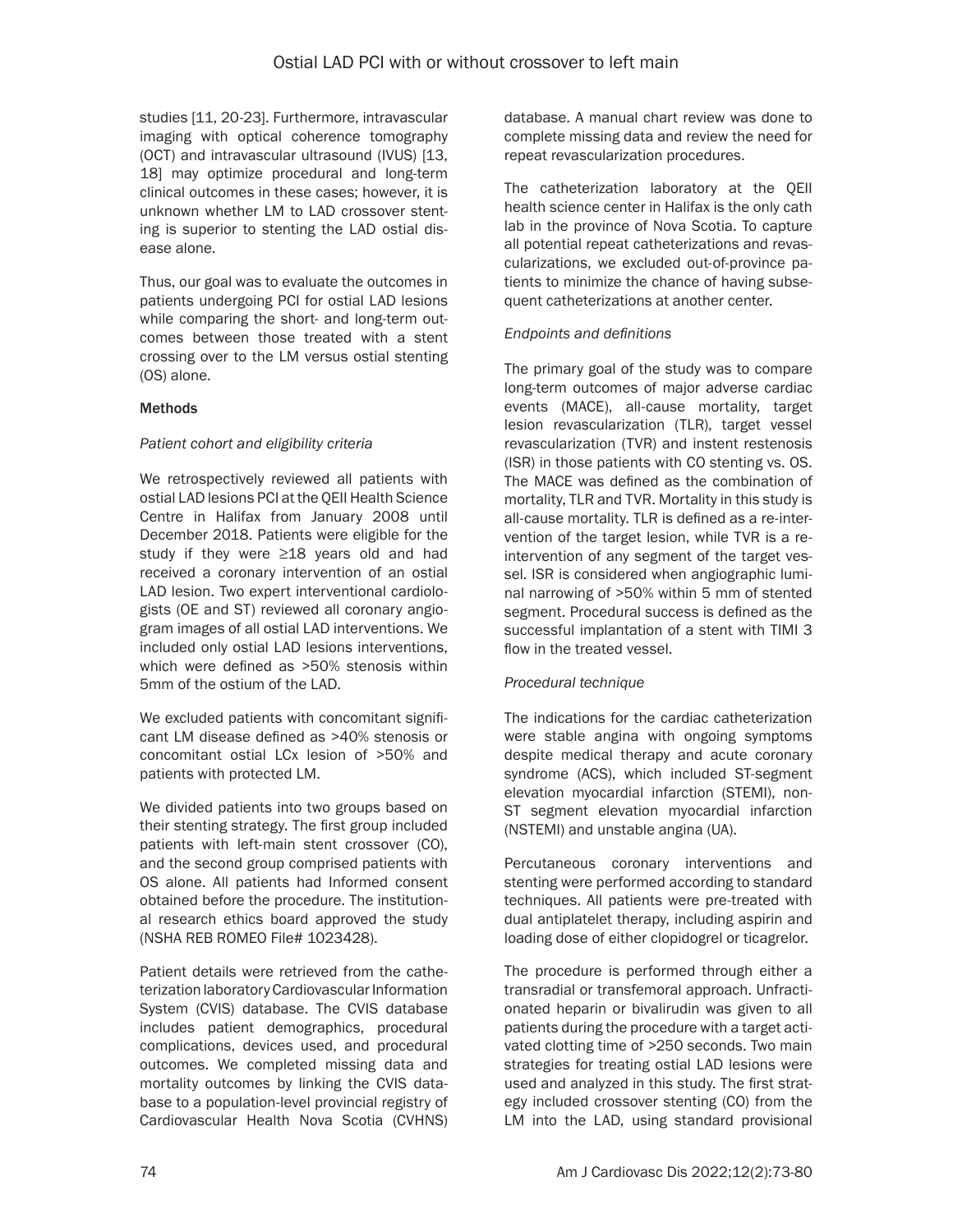

bifurcation techniques and proximal stent optimization (POT), where post dilatation was typically performed. The second strategy is stenting of the LAD to the ostium (OS) with no crossover back to the LM. The choice of the technique was left to the discretion of the treating interventional cardiologist.

The use of intravascular imaging was left to the discretion of the operator. Two primary modalities were used: Intravascular ultrasound (IVUS) and optical coherence tomography (OCT). IVUS uses an ultrasound probe to generate an image of the vessel wall layers, while OCT uses nearinfrared light waves to provide high-definition images of the vessel wall. IVUS was available through the study period, and OCT was available since 2013.

Twelve-month Dual antiplatelet therapy was typically used in most patients with DES and for one month in those with BMS and lifelong aspirin therapy.

### *Statistical analyses*

Baseline patient demographic variables were summarized with descriptive statistics as means (standard deviations), medians (interquartile range) or counts (percentages) for categorical variables. Chi-square tests, fishers exact test, student's t-test and Wilcoxon ranksum test were used, where appropriate, to assess differences in baseline characteristics between the two patient groups. Kaplan-Meier survival function was used to characterize the outcomes of MACE and mortality. The Log Rank test was used, and the *p*-value was calculated. The one-year and five-year survival rates were calculated. All comparisons were based on twosided tests, and a *p*-value of less than 0.05 was considered to indicate statistical significance. All analyses were performed using SPSS statistical software (IBM Corp. Released 2017. IBM SPSS Statistics for Windows, Version 25.0. Armonk, NY: IBM Corp).

## **Results**

We identified 283 patients for potential ostial LAD intervention. Figure 1 shows the workflow for patient selection. 38 patients were excluded be-

cause of significant LM disease, while another 50 were identified as non-ostial LAD lesions and excluded. Data were missing on 12 patients, seven patients did not have any interventions, and finally, 2 out of province patients were excluded.

Overall, 175 patients fulfilled the criteria for our study, with 150 patients undergoing ostial LAD stenting (OS) and 25 patients having LM crossover (CO). The mean follow-up was 65.2 months for the OS group and 62.8 months for the CO group. Most of the patients were men at 77.7%, with a ratio of  $1$  woman to  $3$  men (Table  $1$ ).

Table 1 shows the baseline characteristics, primarily similar for both groups, with a mean age of 64.5 for OS versus 67.7 for the CO group. The CO group had more patients with reported dyslipidemia (96% vs. 70.1%;  $P = 0.005$ ) and more significant history of smoking (84% versus 58%;  $P = 0.014$ ) than the OS group.

Table 2 shows procedural characteristics for OS versus CO group. Angiographically, non-significant LM disease was present in 64% of the CO group compared to 12.7% of the OS group. The use of imaging such as IVUS and OCT was significantly higher in the CO group compared to the OS group (64% vs. 20%; P≤0.001). Procedural complications were not significantly different between the groups (2.7% in the OS group v.s  $4\%$  in the CO group;  $P = 0.7$ ).

The mean stent length in the OS group was 18.66 mm vs. 21.7 mm in the CO group ( $P =$ 0.07). Rotational atherectomy use was low and was not used in the CO patients.

Intervention on the LCX or Ramus branch was required in 5 patients of the CO group. Two pa-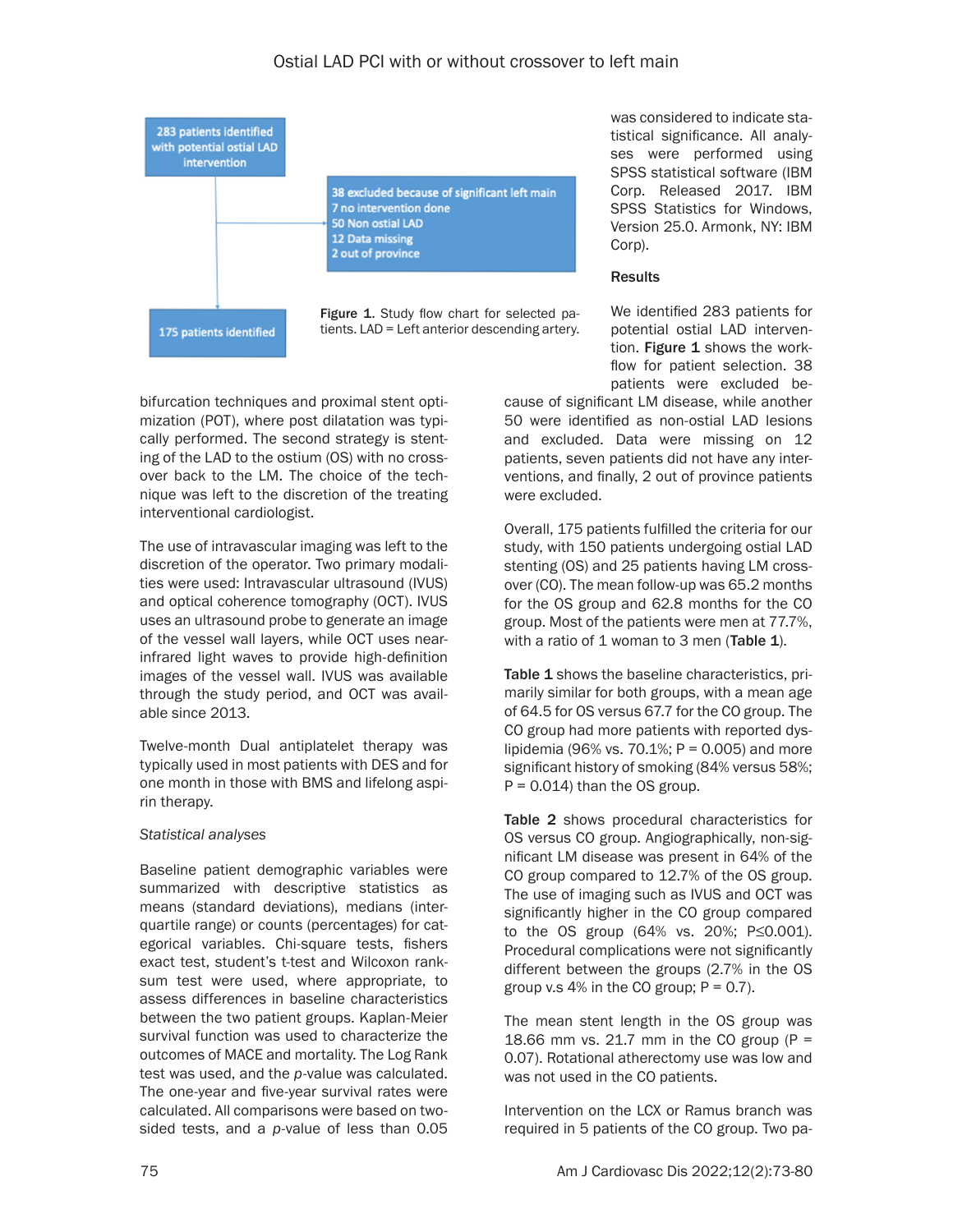| Variables               | Overall<br>Total = $175$ | Ostial LAD<br>n = 150 | Crossover to<br>LM $n = 25$ | p-value |
|-------------------------|--------------------------|-----------------------|-----------------------------|---------|
| Age Mean (±SD)          | 65 (12)                  | 64.5 (11.7)           | 67.7 (13.7)                 | 0.213   |
| Male %                  | 136 (77.7)               | 118 (78.7)            | 18 (72)                     | 0.445   |
| Female %                | 39(22.3)                 | 32(21.3)              | 7(28)                       |         |
| Indication %            |                          |                       |                             |         |
| <b>NSTEMI</b>           | 37(21.1)                 | 35(23.3)              | 2(8)                        | 0.368   |
| <b>STEMI</b>            | 43 (24.6)                | 37(24.7)              | 6(24)                       |         |
| Unstable Angina         | 48 (27.4)                | 39 (26.0)             | 9(36)                       |         |
| Stable Angina           | 35(20)                   | 30(20)                | 5(20)                       |         |
| Other                   | 12 (6.9)                 | 9(6)                  | 3(12)                       |         |
| Cardiogenic Shock %     | 3(1.7)                   | 3(1.7)                | 0(0)                        | 0.476   |
| Previous PCI %          | 28 (16)                  | 23(15.3)              | 5(20)                       | 0.559   |
| Myocardial Infarction % | 49 (28.2)                | 40 (26.7)             | 9(37)                       | 0.329   |
| Hypertension %          | 111 (64.5)               | 97 (66.0)             | 14 (56)                     | 0.370   |
| Diabetes %              | 54 (31.4)                | 46 (31.3)             | 8(32)                       | 1       |
| Dyslipidemia %          | 125 (74)                 | 101 (70.1)            | 24 (96)                     | 0.005   |
| Smoker %                | 108 (61.7)               | 87 (58)               | 21 (84)                     | 0.014   |

Table 1. Baseline characteristics for patients with ostial LAD versus crossover

LAD = Left anterior descending; LM = Left Main; NSTEMI = Non-ST Elevation Myocardial Infarction; STEMI = ST Elevation Myocardial Infarction; PCI = Percutaneous coronary intervention.

tients required bifurcation stenting, and three were treated with balloon angioplasty only.

All-cause mortality tended to be higher in the CO group during follow-up, but this was not significantly different from the OS group (Kaplan-Meier Log Rank =  $0.115$ ) (Figure 2). Table 3 shows clinical outcomes. The one-year mortality following the procedure was similar in both groups (7.3% in the CO group vs. 8% in the OS group). TLR and TVR in the CO group were 4% and 12% vs. 7.3% and 8%, respectively, in the OS group, and these were not statistically significant ( $P = 0.5$ ).

The one-year MACE was not significantly different between CO vs. OS (13.3% (10.5-16.1) vs. 12% (5.5-18.5)). The five-year MACE was numerically higher, although statistically not significant, in CO vs. OS (19.3 (15.9-22.7) vs. 25.9 (16.6-35.2)) (Table 3). The Kaplan-Meier curve for overall MACE is shown in Figure 2. There was no significant survival difference between the groups with a log-rank test of 0.225.

### **Discussion**

This study is one of the largest retrospective studies for ostial LAD lesion interventions with

175 patients and long-term outcomes extending beyond an average of 63 months. Our study showed that ostial LAD lesion PCI generally had favourable outcomes. The longterm outcomes were comparable to non-ostial LAD studies [24].

Furthermore, it appeared as though a strategy crossover to left-main versus ostial LAD stenting showed no significant difference in outcomes, although the numbers of CO were relatively small in our cohort.

The overall 1-year MACE rate (TLR, TVR and mortality) was 13.1%, with a five-year MACE of 20.2%. Our study's overall 1-year and 5-year mortality was 7.43% and 11.71%, respectively. These results are comparable to non-ostial LAD outcomes. In the PROTECT

trial [24], there was no significant difference between proximal LAD and non-proximal LAD long-term outcomes. The one-year proximal LAD rates of TLR and TVR were 3.5% 5.3%, respectively. The long-term 4-year MACE was also similar to our study at 15%. Also, four-year mortality was 5.8%, comparable to ostial LAD outcomes in our study. These results confirm that although ostial LAD lesion location involves more myocardium at risk and stenting could jeopardize the left-main, outcomes are comparable to proximal LAD and non-proximal LAD stenting.

Although ostial LAD lesion intervention has a high success rate and acceptable outcomes, the outcomes with BMS are inferior. Some studies reported a 32% risk of angiographic restenosis with a TLR rate of 12% [13]. Debulking techniques showed mixed results regarding improved outcomes in ostial LAD lesion interventions [7, 12]. In our study, the use of BMS was limited and insufficient to allow for direct comparison to DES. Debulking techniques were rarely used in our study, and thus we cannot determine if they impacted the outcome.

It has been shown previously that DES significantly improved outcomes [16] compared to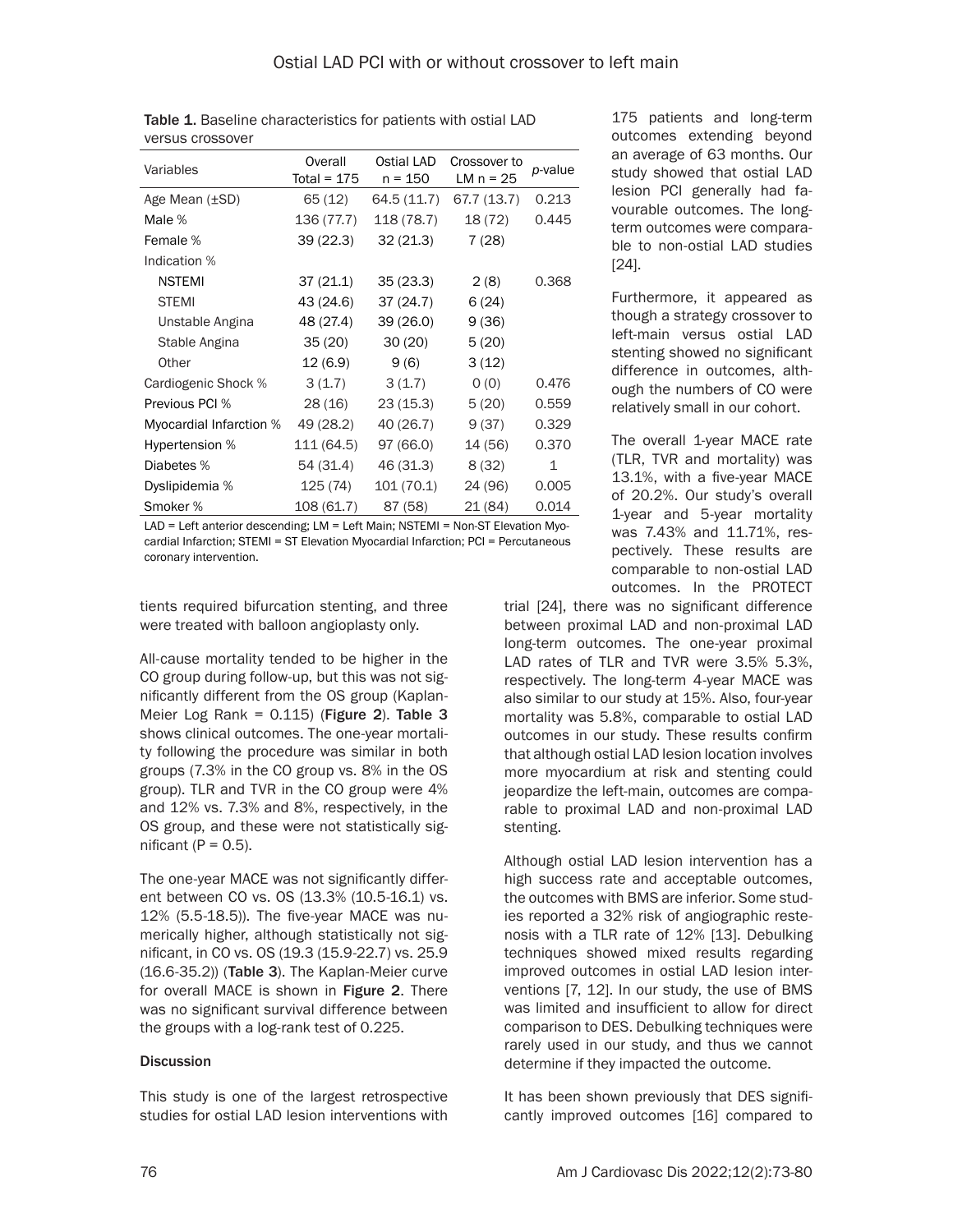| Variables                        | Overall Total = $175$ | Ostial LAD $N = 150$ | Crossover to LM $n = 25$ | p-value      |
|----------------------------------|-----------------------|----------------------|--------------------------|--------------|
| Stent Diameter Mean (±SD)        | 3.2(0.38)             | 3.2(0.39)            | 3.2(0.31)                | 0.91         |
| Stent Length Mean (±SD)          | 19.1 (7.93)           | 18.66 (7.86)         | 21.7(7.9)                | 0.07         |
| Lesion Length Mean (±SD)         | 20.16 (11.32)         | 20.07 (11.38)        | 20.7(11)                 | 0.8          |
| Distal Reference Mean (±SD)      | 3.29(0.47)            | 3.3170 (0.48)        | 3.1(0.3)                 | 0.1          |
| Number of stents Mean $(\pm SD)$ | 1.54(0.78)            | 1.51(0.74)           | 1.76(0.97)               | 0.13         |
| Number of Vessels PCI %          |                       |                      |                          |              |
| (2 vessel)                       | 30(17)                | 22 (14.7)            | 8(32)                    | 0.06         |
| (3 Vessel)                       | 8(4.6)                | 6(4)                 | 2(8)                     |              |
| Stent %                          |                       |                      |                          |              |
| <b>DES</b>                       | 154 (88)              | 130 (86.7)           | 24 (96)                  | 0.409        |
| <b>BMS</b>                       | 20(11.4)              | 19(12.7)             | 1(4)                     |              |
| <b>POBA</b>                      | 1(0.6)                | 1(0.7)               | $\Omega$                 |              |
| <b>Cutting Balloon %</b>         | 6(3.4)                | 6(3.4)               | $\circ$                  | 0.596        |
| Thrombectomy %                   | 10(5.7)               | 10(5.7)              | O(0)                     | 0.361        |
| IABP %                           | 8(4.6)                | 7(4.7)               | 1(4)                     | $\mathbf{1}$ |
| Rotablation %                    | 4(2.3)                | 4(2.7)               | 0(0)                     | $\mathbf 1$  |
| Left main disease %              | 35(20)                | 19(12.7)             | 16 (64)                  | $\leq 0.001$ |
| Instent restenosis %             | 10(5.7)               | 8(5.3)               | 2(8)                     | 0.637        |
| IVUS <sub>%</sub>                | 33(18.9)              | 19(12.7)             | 14 (56)                  | $\leq 0.001$ |
| OCT%                             | 13(7.4)               | 11(7.3)              | 2(8)                     |              |
| <b>Procedural Success %</b>      | 173 (98.9)            | 149 (99.3)           | 24 (96)                  | 0.266        |
| Procedural complications %       | 5(2.9)                | 4(2.7)               | 1(4)                     | 0.7          |

Table 2. Procedural characteristics for patients with ostial LAD versus crossover

LAD = Left anterior descending; LM = Left Main; PCI = Percutaneous coronary intervention; DES = Drug eluting stent; BMS = Bare metal stent; POBA = plain old balloon angioplasty; IABP = intra-aortic balloon angioplasty; IVUS = intravascular ultrasound; OCT = optical coherence tomography.



Figure 2. Kaplan-Meier curve for Mortality and MACE, including TLR, TVR and all-cause mortality. MACE = major adverse cardiac events, LM = Left-Main, TLR = target lesion revascularization, TVR = target vessel revascularization.

BMS. Seung et al. [18] showed significant reductions in angiographic restenosis, with 5.1% in DES compared to 32% in BMS. The TLR rate was 0% in DES compared to 17% in BMS. Another study [8] compared DES in ostial lesions to non-ostial lesions found that the restenosis rate was 7% with a MACE of 13% with no difference between the groups. The study concluded that ostial LAD lesions are no longer a risk factor for restenosis with DES. In a large study with 162 ostial LAD lesions, the use of DES showed good outcomes with overall TLR rates of 8.3% [16]. These results are similar to our study, as most of our patients were treated with DES.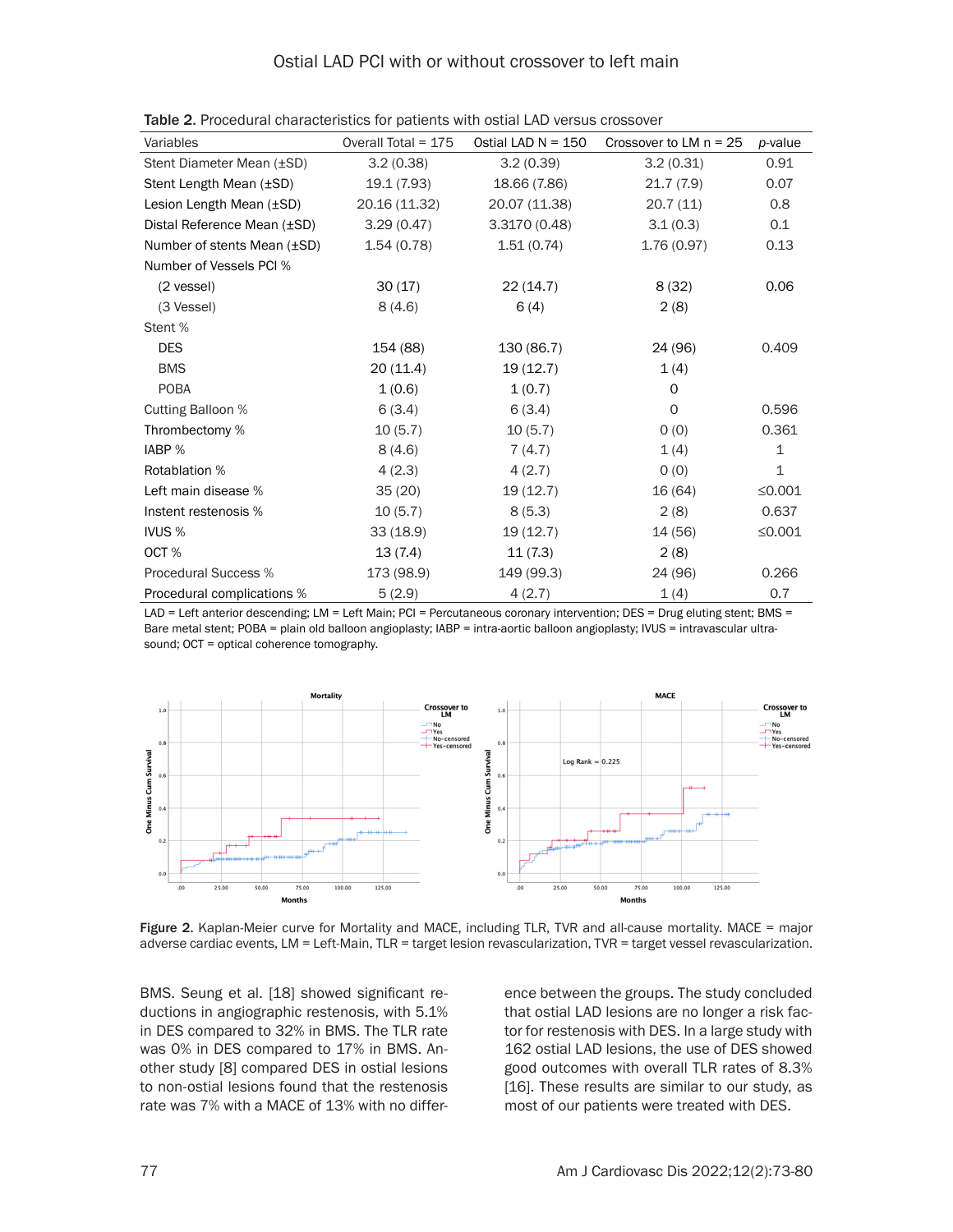| Variables                     | Overall Total = $175$ | Ostial LAD $n = 150$ | Crossover to LM $n = 25$ |
|-------------------------------|-----------------------|----------------------|--------------------------|
| Mortality (1 year) % (CI)     | 7.43 (5.45-9.41)      | $7.3(5.2-9.4)$       | $8(2.6-13.4)$            |
| Mortality (5 year) % (CI)     | 11.71 (9.13-14.29)    | $9.9(7.3-12.5)$      | 22.5 (13.5-31.5)         |
| MACE (1 Year) % (CI)          | $13.1(10.5-15.7)$     | $13.3(10.5-16.1)$    | $12(5.5-18.5)$           |
| MACE $(5$ year) % $(Cl)$      | 20.2 (17-23.4)        | 19.3 (15.9-22.7)     | 25.9 (16.6-35.2)         |
| TLR (Total) $n$ $%$ )         | 12(6.9)               | 11(7.3)              | 1(4)                     |
| TVR (Total) $n$ $%$ )         | 15(8.6)               | 12(8)                | 3(12)                    |
| Restenosis >50% (Total) n (%) | 16(9.1)               | 15(10)               | 1(4)                     |

Table 3. Clinical outcomes for patients with ostial LAD versus crossover

LAD = Left anterior descending; LM = Left Main; MACE = major adverse cardiac events; TLR = target lesion revascularization; TVR = target vessel revacularization.

It remains unclear whether crossover stenting back into the LM may improve outcomes over ostial stenting alone. Rigatelli et al. [23] retrospectively evaluated 74 patients with ostial LAD lesions. Of those, 36 (49%) patients had crossover stenting to the LM. The study outcomes showed a numerical decrease in MACE in the crossover group vs. ostial stent (10 vs. 21%; P = 0.20). However, TVR was significantly lower in the crossover technique (5.6% versus 10.1%;  $P = 0.04$ ). Another study showed that crossover is a safe and effective strategy and potentially has favourable outcomes than ostial stenting [16]. In our study, only 25 (14.3%) had a crossover to left-main, and there was no significant difference between a crossover and ostial stenting strategy in terms of long-term MACE and Mortality. These results suggest the crossover technique may be a reasonable and safe strategy, especially when there is not enough landing zone or disease in the left-main or if there is a disease in the distal left-main.

Crossover stenting from the LM into the LAD is safe even without opening the LCX struts [21]. Yamamoto [21] confirmed these results in 76 patients with ostial LAD who had crossover stenting versus ostial LAD. Although a Kissing balloon was required in 30% of their crossover group, no cases needed LCx intervention, and MACE was comparable. Proximal optimization techniques (POT) have been recommended in crossover stenting.Rigatelli et al. [23] reported the use of POT in all patients with crossover stenting and with the need for ballooning of the LCx in 6 out of 36 patients only. These techniques are recommended to optimize the crossover technique and may contribute to favourable outcomes, with only a minimal risk for subsequent intervention to the circumflex. In our study, the stenting strategy was left to the treating physician's discretion, including the use of POT. Bifurcation stenting was required in two patients, and in another three patients, only balloon angioplasty was required to the circumflex.

It is well recognized that ostial LAD disease may often co-exist with distal left-main disease [25]. Intravascular imaging is a valuable tool in exploring the extent of the disease back into the left main vessel. IVUS guidance showed favourable outcomes in ostial LAD lesions, especially with distal left-main involvement [18]. The complete lesion coverage guided by IVUS could potentially help in reducing adverse cardiac outcomes. Although it did not affect restenosis rate, IVUS guided PCI of ostial LAD lesion showed strut protrusion in 53% of cases and incomplete coverage in 33% of cases [9]. The stent cross-sectional area is a significant predictor of outcomes. Kim et al. Showed that IVUS guided larger stent area is associated with more favourable outcomes, regardless of the technique used [13]. Intravascular imaging use was 26% in our cohort, and it was used more commonly in the crossover group. In our experience, intravascular imaging for stent optimization could improve outcomes. However, our study cannot determine whether the use of imaging contributed to an improved outcome due to the small numbers.

The limitation of the study includes the inherent drawback of retrospective studies, which include missing data and selection bias. Complete follow-up data is potentially missing, given the study's retrospective nature, but the data on repeat revascularization and vital status is almost complete by excluding out-of-province patients. Selection bias for the technique used is another shortcoming of the study and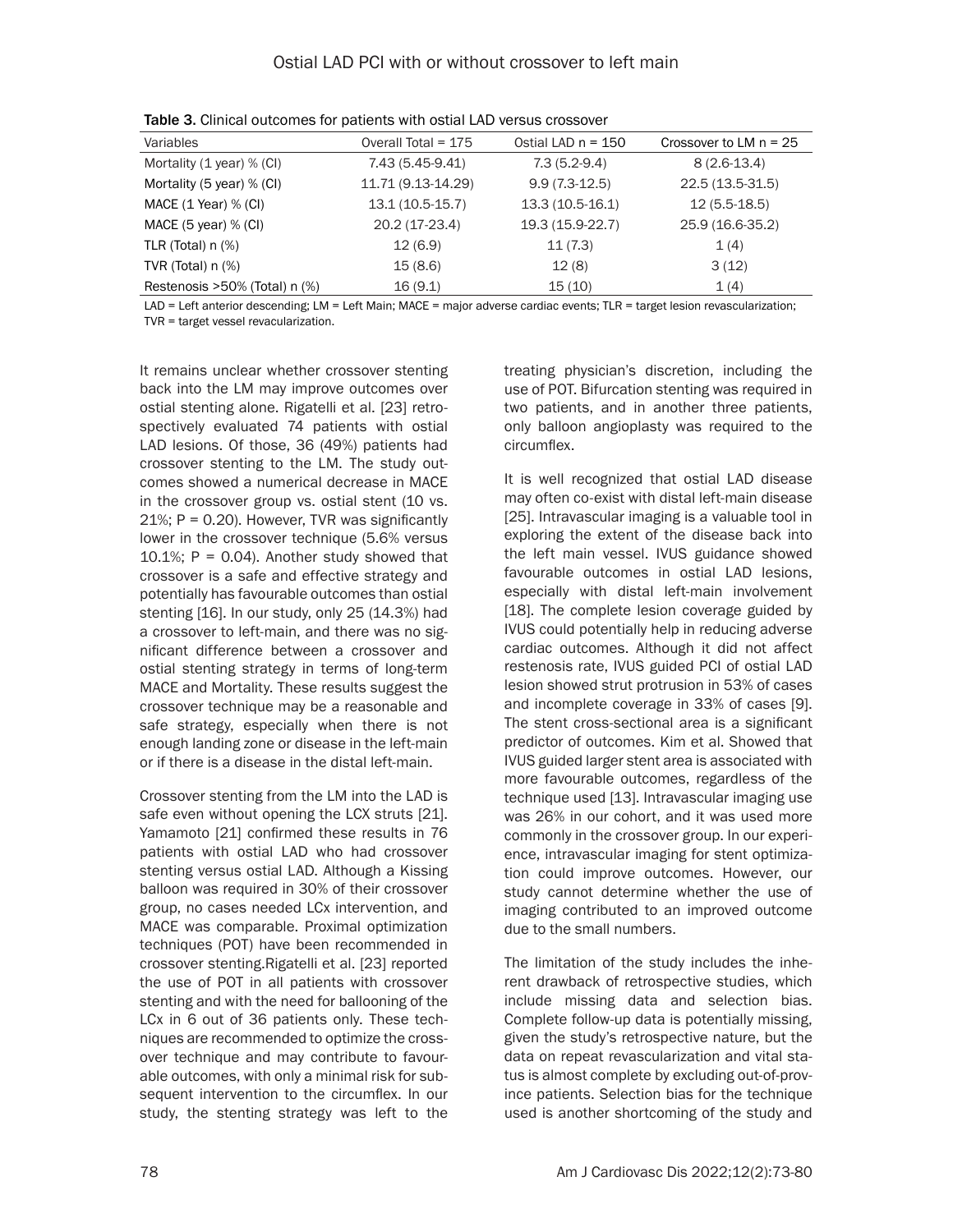limits the direct comparison between both groups. On the other hand, the relatively large number of patients included in this study with the long-term outcomes are the strengths of this analysis.

Prospective long-term data is missing on this subset of patients with ostial LAD lesions. Future research should focus on prospective randomized clinical trials for patients with ostial LAD lesions with a direct comparison of the two techniques.

### **Conclusions**

In conclusion, ostial LAD lesion PCI showed reasonable outcomes in this large retrospective study. Left-main crossover techniques compared to ostial stenting showed comparable and favourable outcomes regardless of the technique used. Either technique appears to be safe and should be considered on a patient-bypatient basis. Left-main crossover technique should be considered when appropriate but may occasionally result in further intervention to the adjacent circumflex. Further prospective studies are needed to confirm these results and guide stent optimization techniques.

### Disclosure of conflict of interest

None.

Address correspondence to: Dr. Osama Elkhateeb, Room 2285 Halifax Infirmary, QEII Health Science Centre, 1796 Summer Street, Halifax B4C 3B7, NS, Canada. Tel: +1-902-473-4941; Fax: 902-473- 6293; E-mail: osama.elkhateeb@nshealth.ca

### References

- [1] Texon M. The hemodynamic basis of atherosclerosis. Further observtions: the ostial lesion. Bull N Y Acad Med 1972; 48: 733-740.
- [2] Zheng X, Peng H, Zhao D, Ma Q, Fu K, Chen G, Fan Q and Liu J. Optimal revascularization strategy on medina 0,1,0 left main bifurcation lesions in type 2 diabetes. J Diabetes Res 2016; 2016: 1702454.
- [3] Konishi T, Yamamoto T, Funayama N, Nishihara H and Hotta D. Relationship between left coronary artery bifurcation angle and restenosis after stenting of the proximal left anterior descending artery. Coron Artery Dis 2016; 27: 449-459.
- [4] Wang H, Liu J, Zheng X, Rong X, Peng H, Silber-Li Z, Li M and Liu L. Three-dimensional virtual

surgery models for percutaneous coronary intervention (PCI) optimization strategies. Sci Rep 2015; 5: 10945.

- [5] Li L, Dash D, Gai LY, Cao YS, Zhao Q, Wang YR, Zhang YJ and Zhang JX. Intravascular ultrasound classification of plaque in angiographic true bifurcation lesions of the left main coronary artery. Chin Med J (Engl) 2016; 129: 1538-1543.
- [6] Park SW, Park HK, Hong MK, Lee SG, Lee IS, Kim JW, Lee CW, Kim JJ and Park SJ. Comparison of slotted tube versus coil stent implantation for ostial left anterior descending coronary artery stenosis: initial and late clinical outcomes. J Korean Med Sci 1998; 13: 483-487.
- [7] Park SJ, Lee CW, Hong MK, Kim JJ and Park SW. Stent placement for ostial left anterior descending coronary artery stenosis: acute and long-term (2-year) results. Catheter Cardiovasc Interv 2000; 49: 267-271.
- [8] Hsieh IC, Chen CC, Chang SH, Hsieh MJ, Wang CY, Lee CH and Lin FC. Acute and long-term outcomes of drug-eluting stent implantations in aorto-ostial, left anterior descending arteryostial, and nonostial lesions. Catheter Cardiovasc Interv 2013; 82: 727-734.
- [9] Kang SJ, Ahn JM, Kim WJ, Lee JY, Park DW, Lee SW, Kim YH, Lee CW, Mintz GS, Park SW and Park SJ. Intravascular ultrasound assessment of drug-eluting stent coverage of the coronary ostium and effect on outcomes. Am J Cardiol 2013; 111: 1401-1407.
- [10] Dangas GD, Claessen BE, Caixeta A, Sanidas EA, Mintz GS and Mehran R. In-stent restenosis in the drug-eluting stent era. J Am Coll Cardiol 2010; 56: 1897-1907.
- [11] Nam CW, Hur SH, Koo BK, Doh JH, Cho YK, Park HS, Yoon HJ, Kim H, Chung IS, Kim YN, Fearon WF, Tahk SJ and Kim KB. Fractional flow reserve versus angiography in left circumflex ostial intervention after left main crossover stenting. Korean Circ J 2011; 41: 304- 307.
- [12] Bramucci E, Repetto A, Ferrario M, Canosi U, Boschetti E, Brambilla N, Gnecchi M, Merlini PA, Ardissino D, Angoli L and Tavazzi L. Effectiveness of adjunctive stent implantation following directional coronary atherectomy for treatment of left anterior descending ostial stenosis. Am J Cardiol 2002; 90: 1074-1078.
- [13] Kim YH, Hong MK, Lee SW, Lee CW, Han KH, Kim JJ, Park SW, Mintz GS and Park SJ. Randomized comparison of debulking followed by stenting versus stenting alone for ostial left anterior descending artery stenosis: intravascular ultrasound guidance. Am Heart J 2004; 148: 663-669.
- [14] Dahm JB, Ruppert J, Hartmann S, Vogelgesang D, Hummel A and Felix SB. Directional atherec-